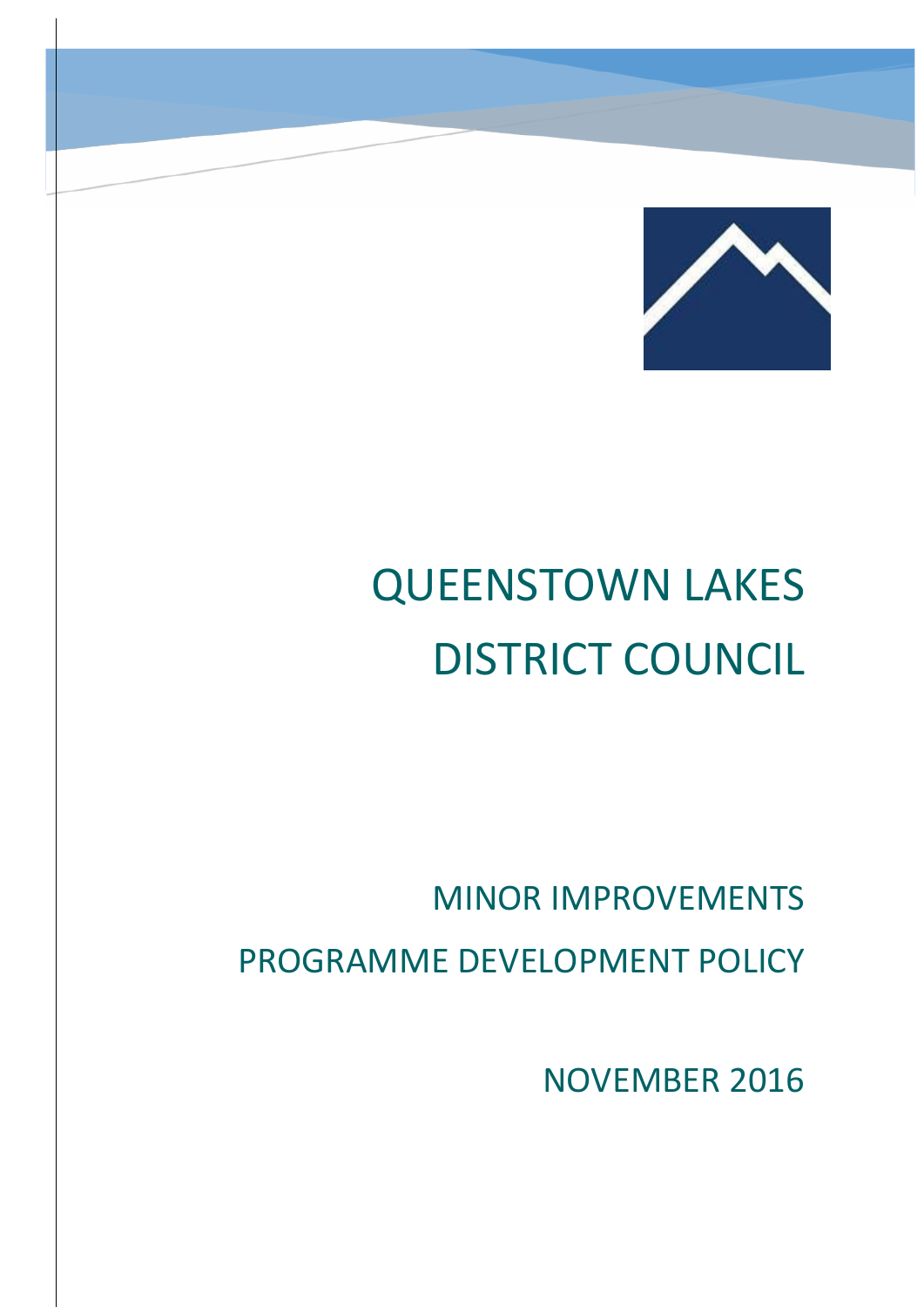### **DOCUMENT CONTROL**

| <b>Document History</b> | <b>Date</b>   | Prepared by      | Approved by  |
|-------------------------|---------------|------------------|--------------|
| Review                  | November 2016 | Alison Tomlinson | Peter Hansby |
|                         |               |                  |              |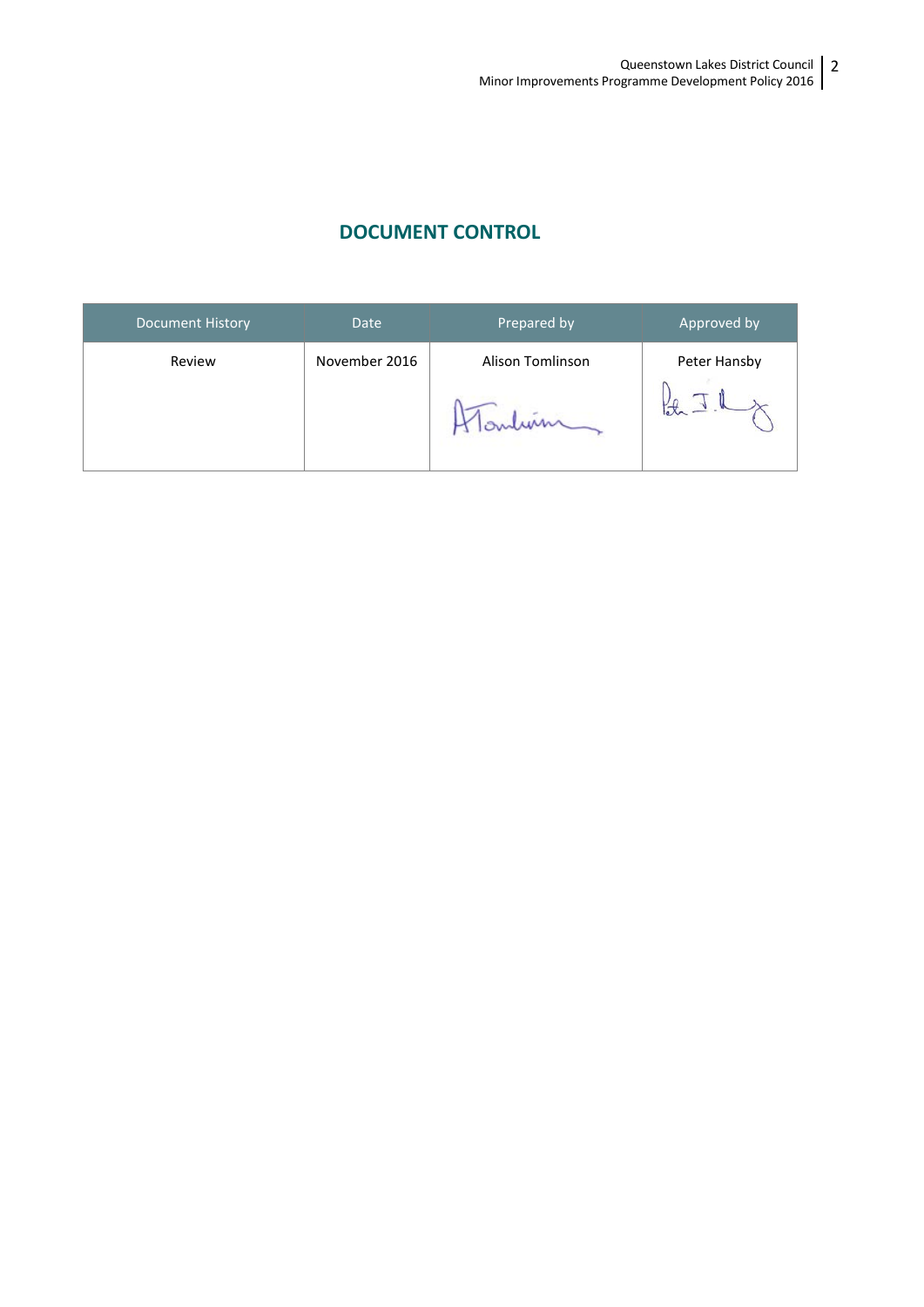## **TABLE OF CONTENTS**

|    | 1. APPLICATION                           | 4 |
|----|------------------------------------------|---|
|    | 2. PURPOSE                               | 4 |
|    | <b>3. RELATED DOCUMENTS</b>              | 4 |
|    | 4. PRINCIPLES                            | 4 |
|    | <b>5. ASSESSMENT CRITERIA</b>            | 6 |
|    | <b>6. ASSESSMENT CRITERIA COMMENTARY</b> | 7 |
| 7. | <b>REVIEW</b>                            |   |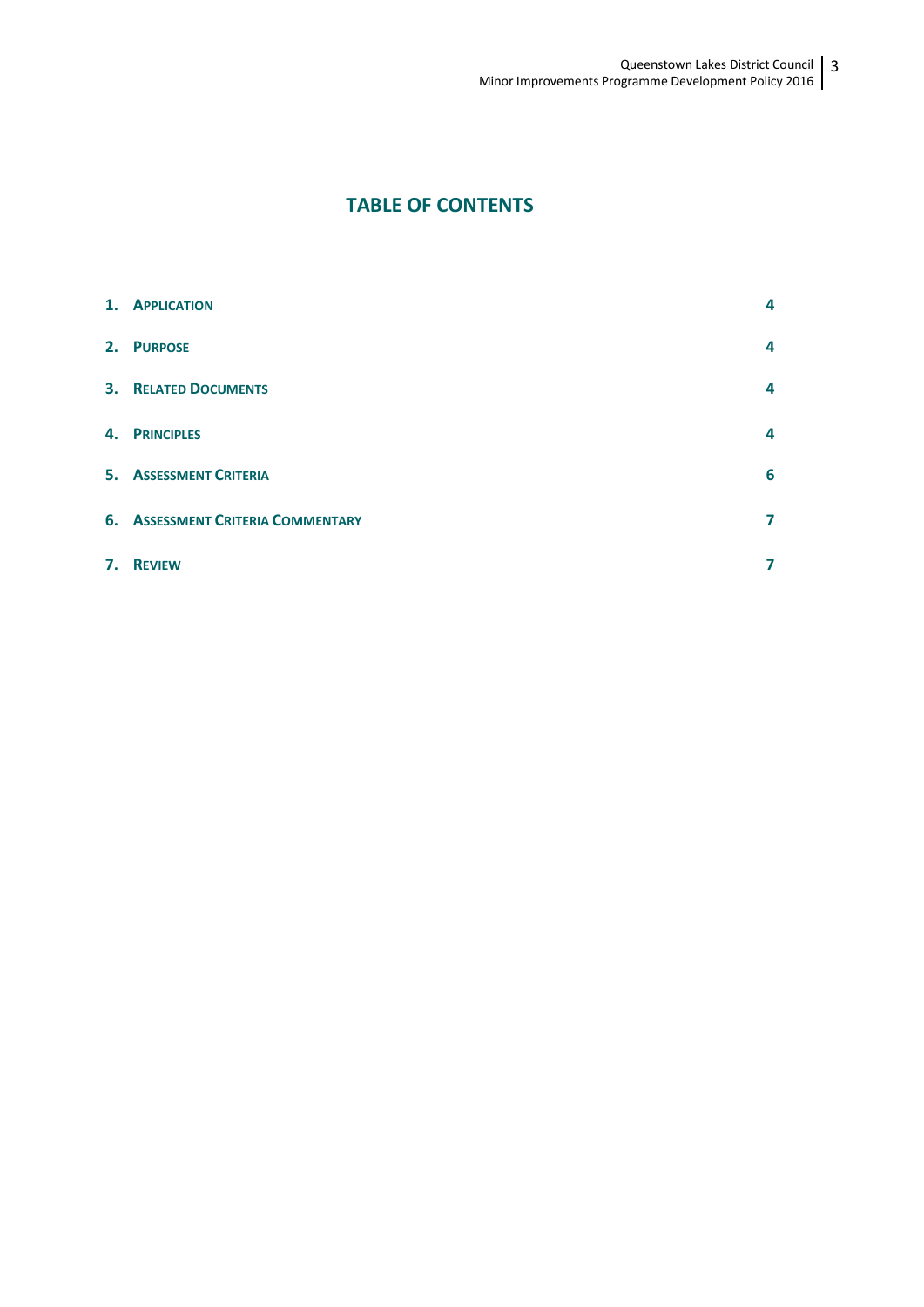#### **1. APPLICATION**

This policy applies to the development of the annual QLDC Minor Improvements Programme for Land Transport Infrastructure.

Minor Improvements is a Category of Work which can attract NZTA financial assistance. Minor improvement works provide for the construction or implementation of low-cost/low-risk improvements in line with NZTA Funding Policy to the transport network. Examples of qualifying activities can be found within the NZTA Works Category 341. A minor improvement project can form part of another project but the value of the subsidised minor improvement component cannot exceed \$300,000.

Projects which do not qualify for NZTA subsidy will be funded under QLDC unsubsidised Minor Improvements budget.

#### **2. PURPOSE**

The purpose of this policy is to create a framework that allows for consistent and equitable decisionmaking regarding competing priorities and in accordance with the QLDC Procurement Policy, QLDC Strategy for the Procurement of Transport Infrastructure Service (NZTA Procurement requirement), QLDC Corporate Risk Management Framework and the NZTA investment protocol.

#### **3. RELATED DOCUMENTS**

This Policy should be read in conjunction with the following documents:

- o QLDC Procurement Policy
- o QLDC Strategy for the Procurement of Transport Infrastructure Services (NZTA Procurement requirement)
- o QLDC Corporate Risk Management Framework
- o NZTA Planning & Investment Knowledge Base webpage (Work category 341: Minor Improvements.)
- o ONRC Framework
- o Local Government Act, Section 10
- o Open Spaces (parks and recreation, solid waste, cemeteries, playgrounds, landfill, and public toilets)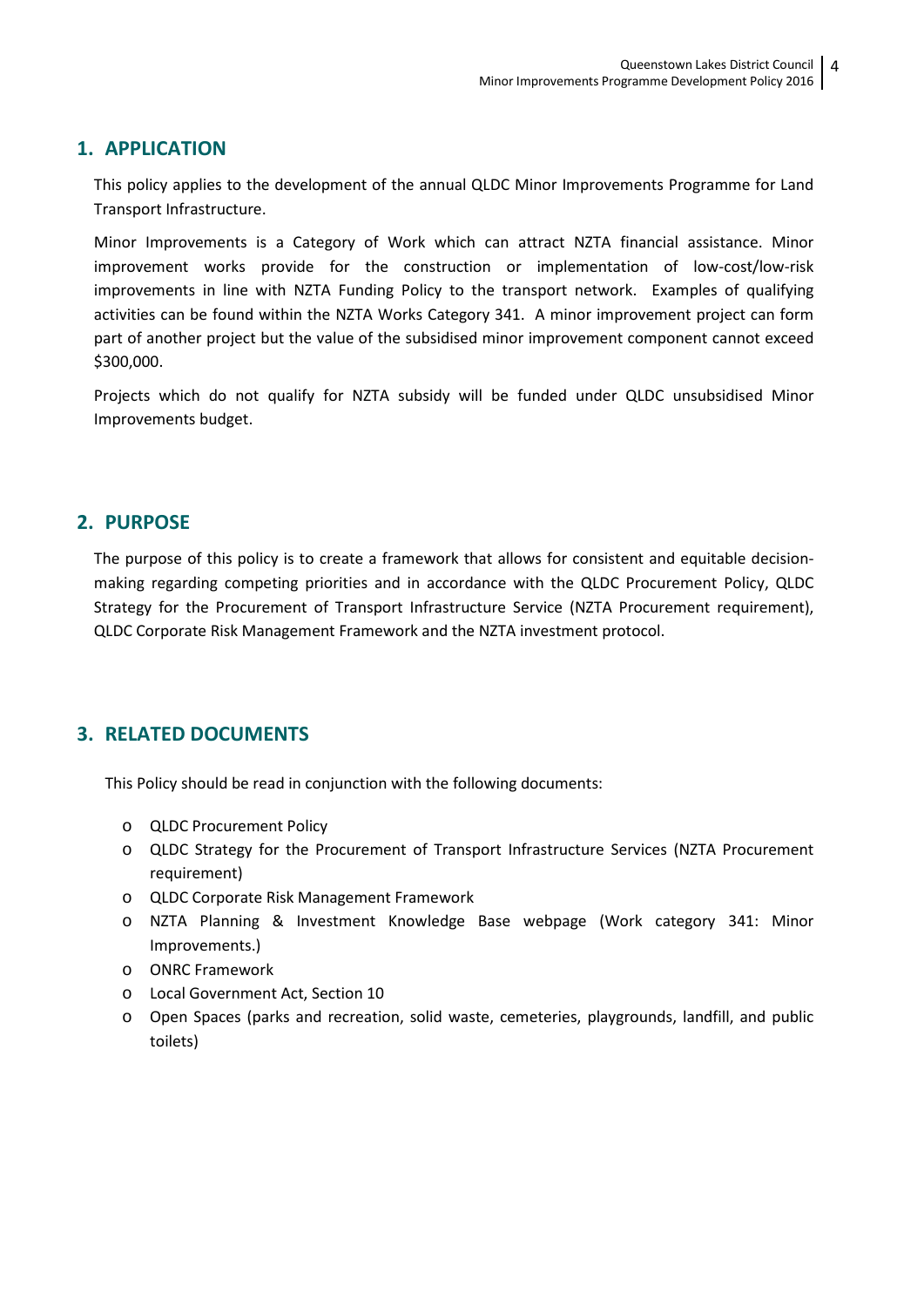#### **4. PRINCIPLES**

Minor improvement projects may arise from a variety of sources; including requests for service, identified safety deficiencies, community liaison, council strategies and using the One Network Road Classification performance framework.

All potential projects identified will be entered in QLDC's central roading database repository Road Assessment and Maintenance Management (RAMM) by the Roading Contract Manager. Each project will then be assessed on the Assessment Criteria; a weighting is applied to each score and the projects ranking highest will be undertaken subject to available funding.

Consultation on the ward based prioritised programme will be via the Wanaka Community Board, the Infrastructure Committee or other elected representative groups.

Individual projects agreed with NZTA as part of the approved Capital Works Programme may not be required to go through the ranking system.

Projects over \$50,000 or which have multiple solutions may require a Point of Entry to go through the QLDC Better Business Case Approach for further evaluation.

The ranked programme may be adjusted for the following reasons:

- o To coordinate with other activities on the roading network, such as planned roadworks, other utility works, or adjoining developments.
- o To meet other district priorities or for other extenuating circumstances.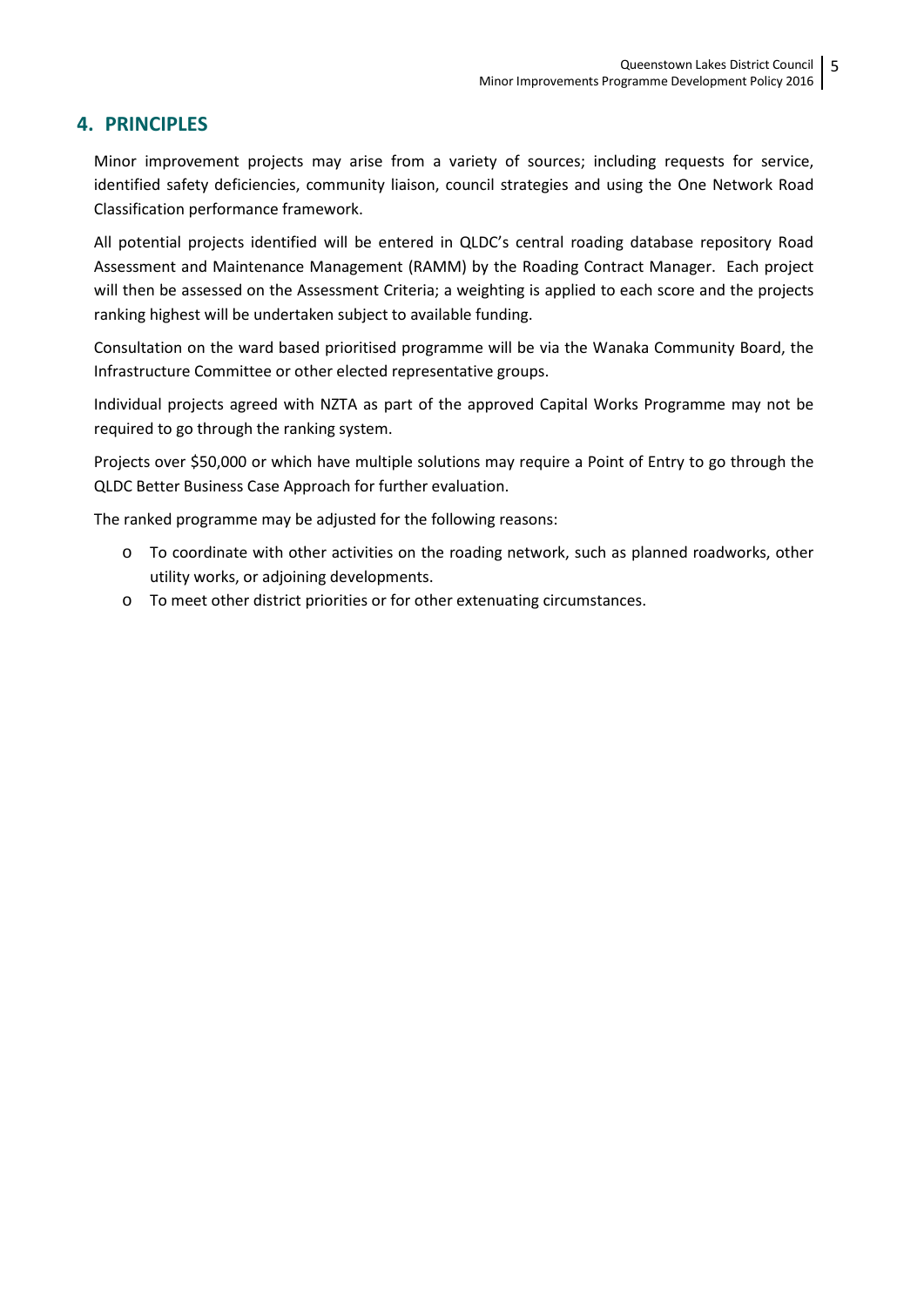# **5. ASSESSMENT CRITERIA**

| Weighting<br>(total 100) | <b>Criteria</b>                                                         | <b>Score</b>   | Justification                                                                                       |  |
|--------------------------|-------------------------------------------------------------------------|----------------|-----------------------------------------------------------------------------------------------------|--|
| 40                       | Safety /<br>Criticality                                                 | 5              | Extreme - Possibility of more than one fatal or serious injury per year                             |  |
|                          |                                                                         | 4              | Very Serious - Possibility of one fatal or serious injury per year                                  |  |
|                          |                                                                         | 3              | Serious - Possibility of one fatal or serious injury every 5 years                                  |  |
|                          |                                                                         | 2              | Moderate - Possibility of one fatal or serious injury every 5 to 20 years                           |  |
|                          |                                                                         | 1              | Insignificant - no plausible possibility of fatal or serious injury                                 |  |
|                          | Technical                                                               | 5              | Successive failures in achieving service delivery standards                                         |  |
|                          |                                                                         | 4              | Failure to achieve some service delivery standards                                                  |  |
| 15                       |                                                                         | 3              | Some reduction in service delivery standards                                                        |  |
|                          |                                                                         | 2              | Minor breach of service delivery standards                                                          |  |
|                          |                                                                         | $\mathbf{1}$   | Negligible impact on service delivery standards                                                     |  |
| 25                       | Public Concern                                                          | 5              | Identified in Community Outcomes, Council Strategy and Plans                                        |  |
|                          |                                                                         | 4              | Escalated by Community Board or Infrastructure Councilors                                           |  |
|                          |                                                                         | 3              | Raised by a Petition to Council, Community Association or a large number of<br>individual requests. |  |
|                          |                                                                         | $\overline{2}$ | Raised by an individual on behalf of others or a few separate.                                      |  |
|                          |                                                                         | 1              | Raised by an individual                                                                             |  |
| 10                       | One Network<br>Road<br>Classification<br>(Traffic Volume<br>& Function) | 5              | Arterial                                                                                            |  |
|                          |                                                                         | 4              | <b>Primary Collector</b>                                                                            |  |
|                          |                                                                         | 3              | Secondary Collector                                                                                 |  |
|                          |                                                                         | $\overline{2}$ | Access                                                                                              |  |
|                          |                                                                         | $\mathbf{1}$   | Low Volume Access                                                                                   |  |
| 10                       | Cost(5)                                                                 | 5              | $0 - 5,000$                                                                                         |  |
|                          |                                                                         | 4              | $5,001 - 25,000$                                                                                    |  |
|                          |                                                                         | 3              | 25,001 - 50,000                                                                                     |  |
|                          |                                                                         | $\overline{2}$ | 50,001 - 150,000                                                                                    |  |
|                          |                                                                         | $\mathbf{1}$   | 150,001 - 300,000                                                                                   |  |